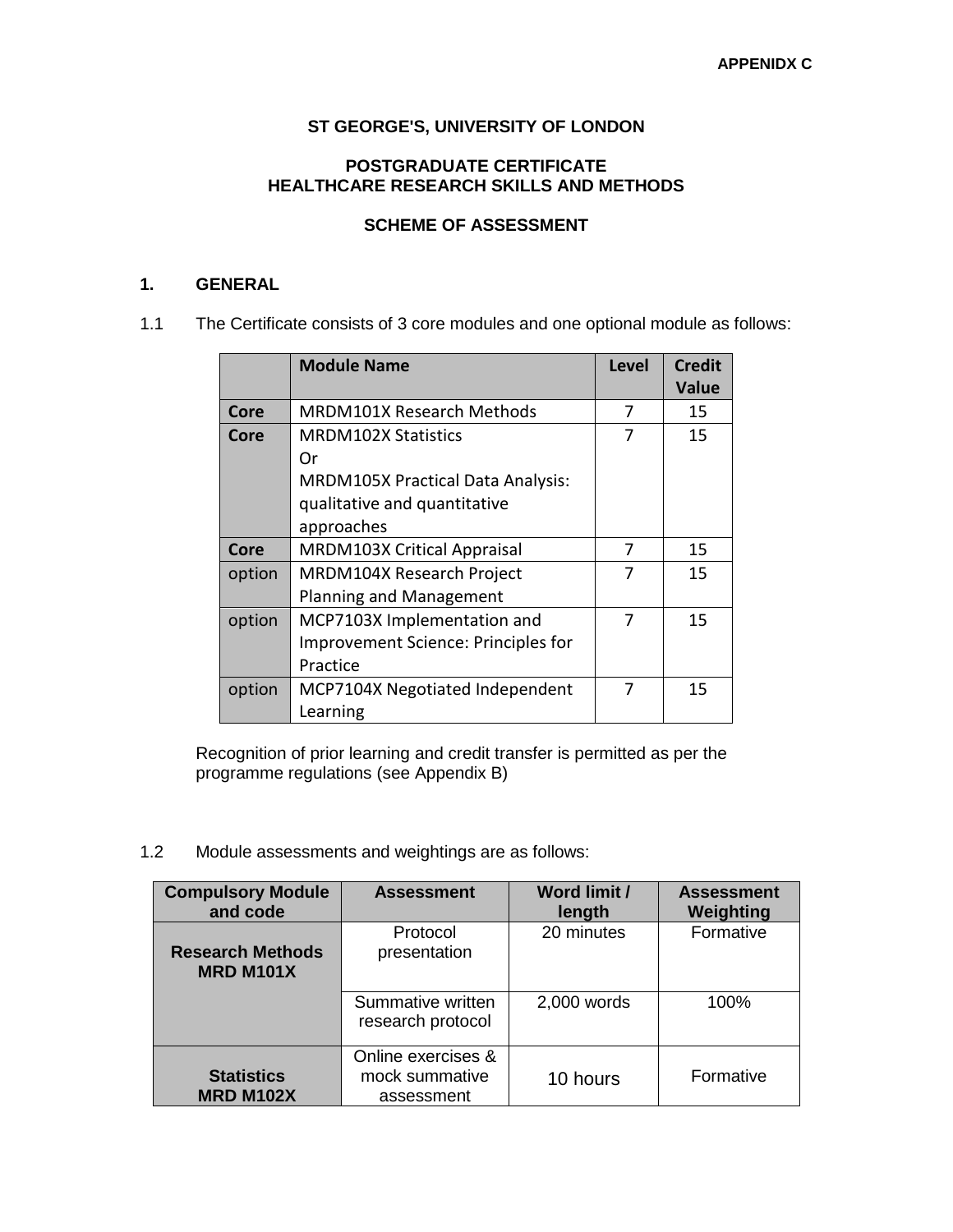#### **APPENDIX C**

| Or                                            | Timed short answer<br>Examination                                                             | One hour ten<br>minutes | 100%             |
|-----------------------------------------------|-----------------------------------------------------------------------------------------------|-------------------------|------------------|
| <b>Data Analysis</b><br><b>MRD M105x</b>      | <b>Qualitative &amp;</b><br>quantitative<br>workshops                                         | 20 minute<br>discussion | <b>Formative</b> |
|                                               | <b>Quantitative dataset</b><br>written report OR<br><b>Transcript Qualitative</b><br>analysis | 2000 words              | 100%             |
| <b>Critical Appraisal</b><br><b>MRD M103X</b> | <b>Oral Paper Critique</b>                                                                    | 20 minute<br>discussion | Formative        |
|                                               | <b>Written Paper</b><br>Critique                                                              | 2,500 words             | 100%             |

| <b>Optional Module and</b><br>code                                            | <b>Assessment</b>                                      | <b>Word limit /</b><br>length                                                                           | <b>Assessment</b><br>Weighting |
|-------------------------------------------------------------------------------|--------------------------------------------------------|---------------------------------------------------------------------------------------------------------|--------------------------------|
| <b>Research Project</b><br><b>Planning and</b>                                | Group workshops,<br>discussion &<br>reflective account | 1 hour                                                                                                  | Formative                      |
| <b>Management</b><br><b>MRDM 104X</b>                                         | Written Report &<br><b>Reflective Scenario</b>         | 3,000 words                                                                                             | 100%                           |
|                                                                               | <b>Group Presentation</b>                              | 20 minutes                                                                                              | Formative                      |
| <b>Implementation and</b><br>Improvement<br><b>Science</b><br><b>MCP7103x</b> | <b>Reflective Essay</b>                                | 2,500 words                                                                                             | 100%                           |
| <b>Negotiated</b>                                                             | Presentation                                           | 20 minutes                                                                                              | Formative                      |
| Independent<br>Learning<br><b>MCP7104x</b>                                    | <b>Reflective Account</b>                              | 2 components: an<br>unrestricted<br>record of CPD<br>activity record<br>2,000 word<br>reflective report | 100%                           |

## **1.3 Completion of a portfolio**

The course will include a mandatory portfolio in which students must document on CANVAS all of their in-course assessment work, formative as well as summative, the feedback they received, their completed GCP certificate, plus a completed reflective proforma for each module.

In addition to the summative reflection assessments within the optional modules, students will also be prompted to specifically reflect during the programme, as part of their mandatory portfolio, on their learning experiences within each module.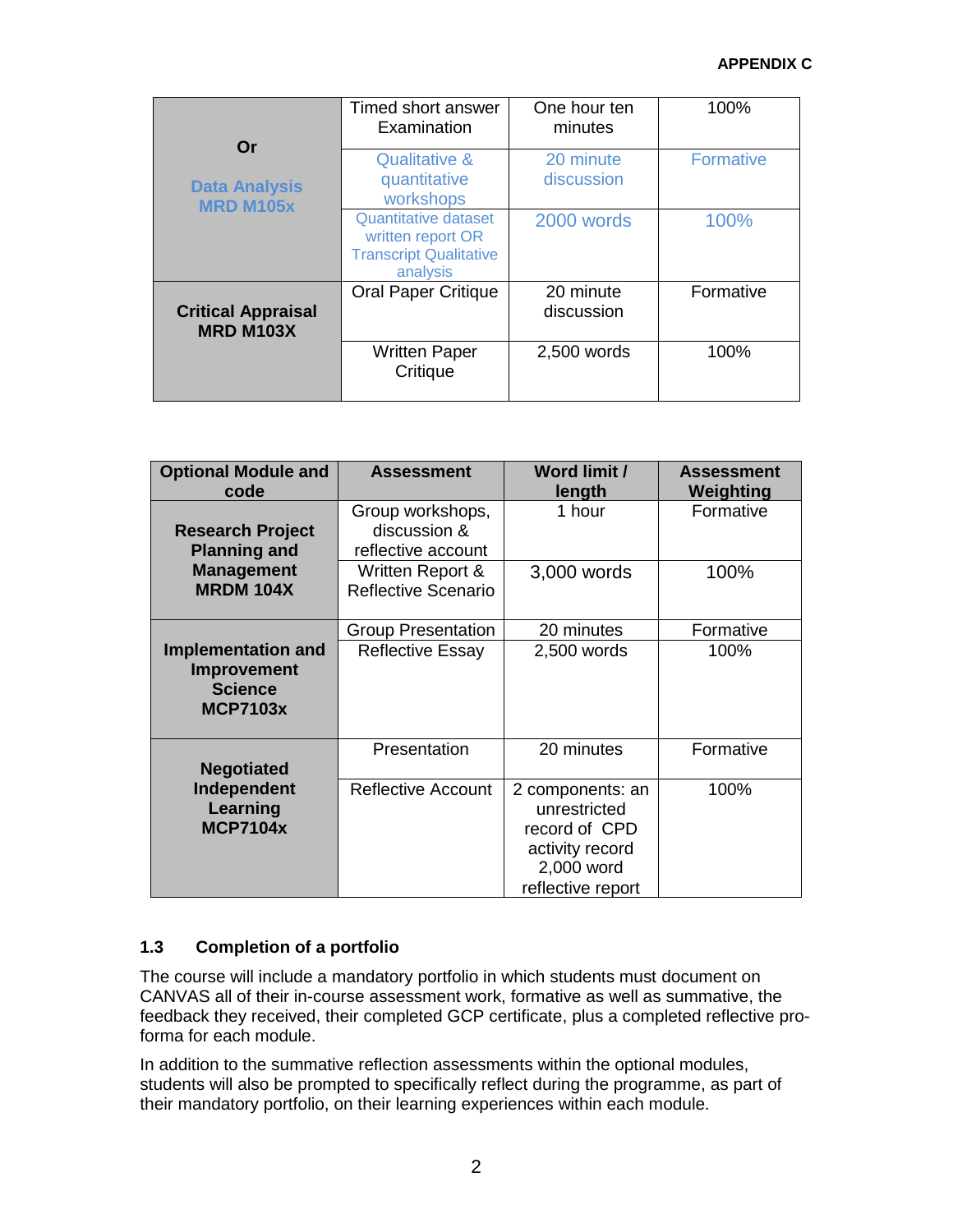This will be captured within their portfolio through a pro-forma per module, prompting students to reflect on a key piece of knowledge, cognitive skill, practical skill or transferable skill they have learned through the teaching and formative assessments, why and how they plan to take that learning forward.

The aims of these individualised narratives are not to be arduous, time-consuming or to be summative assessments, but as formative assessments to help students to form the habit of continuous self-reflection practice, to appreciate their own progress, assess their individual learning gaps, and therefore ultimately to build their self-confidence and personal effectiveness as a successful healthcare researcher.

# **2. TAUGHT MODULE ASSESSMENTS**

## **2.1 Written assignments**

2.1.1 Written assignments will be set for the following taught modules:

| <b>Research Methods</b>                  | 100% |
|------------------------------------------|------|
| <b>Statistics / Data Analysis</b>        | 100% |
| <b>Critical Appraisal</b>                | 100% |
| Research Project Planning and Management | 100% |
| Implementation and improvement Science   | 100% |
| Negotiated Independent Learning          | 100% |

- 2.1.2 Assessments, specific marking criteria and deadlines for submission for all assessments will be devised by Module Leaders in consultation with members of the course team. Communication to students will be via CANVAS, module handbooks, assessment guidelines and timetabled assignment briefing sessions.
- 2.1.3 Marking criteria for each assignment will be set by the Module Leader in consultation with the Course Co-Directors.
- 2.1.4 A word limit will be set for each assignment, and assessment will take place in line with the policy on word limits set out in the student handbook, course document and module handbooks.
- 2.1.5 The pass mark for all assessment components is ≥**50%**. To achieve a pass each assignment **must** reflect within it the following Level 7 attributes:
	- i. An outline knowledge of the scope and main areas of the subject(s) and its links with related subjects, and a more extensive knowledge of some of the key areas.
	- ii. An understanding of the major theories, principles and concepts.
	- iii. Familiarity with some of the routine materials, techniques and practices of the subject.
	- iv. Skills for the gathering, basic analysis, and presentation of routine information, ideas, concepts and quantitative and qualitative data within a clearly defined context.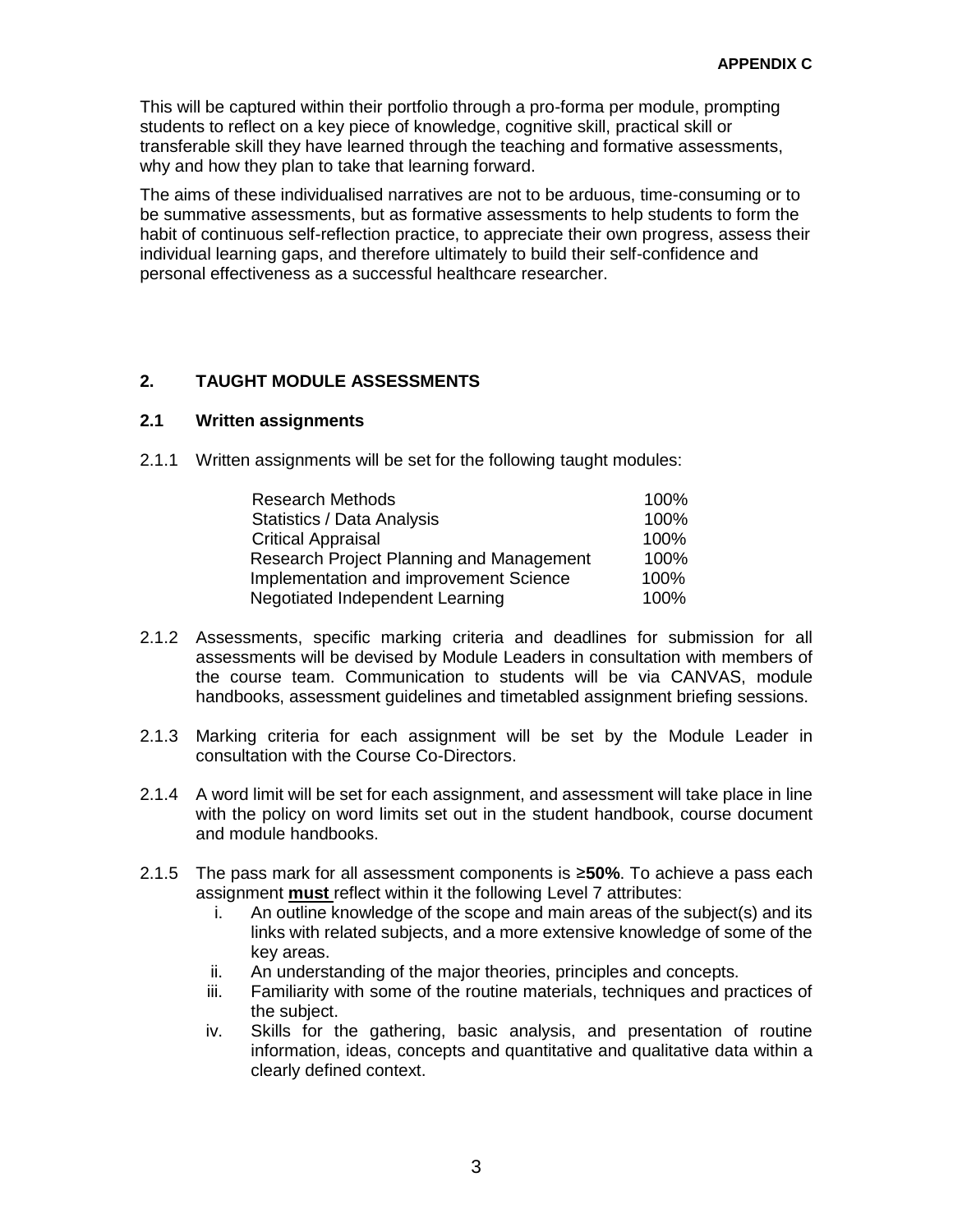- v. Ability to use their knowledge of the subject and its techniques in a routine manner to evaluate and formulate a range of arguments and solutions to problems and issues of a routine nature;
	- communicate the results of their study and other work accurately and reliably, and within structured and coherent arguments;
	- undertake further learning within a structured and managed environment;
	- apply their subject-related and transferable skills in contexts where individuals may have some limited personal responsibility, but the criteria for decisions and the scope of the task are well defined.

All assignments (reports, essays, presentations, research proposals,

examinations etc.) will be marked out of 100 and graded as below:

| 70-100   | <b>Excellent</b>                                    |
|----------|-----------------------------------------------------|
| 65-69    | <b>Very Good</b>                                    |
| 60-64    | Good                                                |
| 50-59    | Pass                                                |
| 40-49    | Fail                                                |
| $0 - 39$ | Serious Fail (to include 0 marks for non-submission |
|          | without an agreed extension)                        |

Where a module has more than one component, each component must be passed with a minimum mark of >50%.

- 2.1.6 Assignments will be marked independently by two examiners who will then compare their marks and arrive at an agreed mark. If for any reason agreement cannot be reached, the work will be reviewed by a third marker and sent to the External Examiner for review.
- 2.1.7 Students will receive provisional (unratified) percentage marks during the year, which are then ratified at exam boards.
- 2.1.8 Students who receive a mark of <49% for an assignment at first attempt will fail that assignment and will be given a deadline for re-submission. Marks for resubmissions will be capped at 50%. An External Examiner will be asked to review both attempts before marks are confirmed by the Board of Examiners.
- 2.1.9 Students must submit all written assignments. Submissions must be a serious attempt in each case and the examiners reserve the right to reject trivial submissions.
- 2.1.10 Submission dates are mandatory and failure to submit by the instructed time on the submission date given will automatically result in a mark of 0 being awarded (unless an extension has been agreed). A piece of work is deemed to be late if submitted after the date and time specified. Students who persistently fail to submit work by the deadlines set may fail the Postgraduate Certificate and their registration may be terminated at the discretion of the Board of Examiners.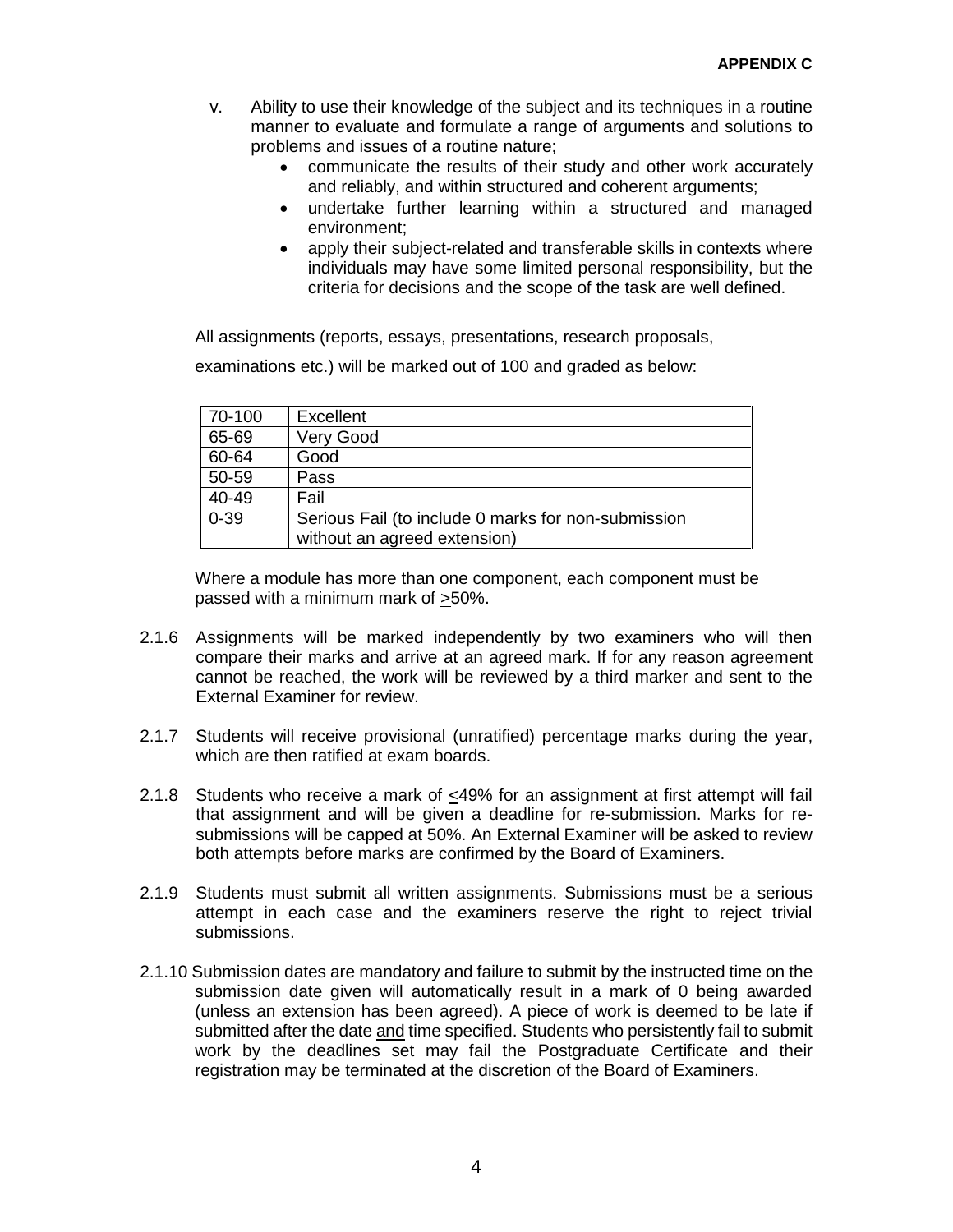- 2.1.11 Submissions / assessments which breach confidentiality / anonymity will have the relevant penalty applied, as specified in the policy. '*A guide to confidentiality and anonymity for work submitted for assessment*'. Submissions will however be marked and returned with written feedback.
- 2.1.12 Assessments presented without reference to literature will automatically be awarded a fail (0%).
- 2.1.13 Students who fail a Module at second attempt will have their registration terminated.

### **2.2 Research Methods module (15 credits)**

- 2.2.1 This module will be assessed by a research proposal which will be marked using the scale given in 2.1.5 and using the same methods for marking and resubmission as outlined in 2.1.5-2.1.13.
- 2.2.2 Before unratified marks are issued to students, marks will be internally moderated by the Module Leader or member of the marking team to ensure parity with other postgraduate courses.

### **2.3 Examination – Statistics (15 credits)**

- 2.3.1 The module will be assessed by a one-hour ten minute unseen written examination held in the spring term. This will consist of one question made up of a data interpretation exercise with a number of constituent parts. An External Examiner will review the draft examination paper before the examination is held.
- 2.3.2 The paper will be marked out of 100 with the scale given in 2.1.5 above and using the same methods for marking and re-submission as outlined in 2.1.5-2.1.13.
- 2.3.3 Absence from the examination without agreement in advance from the Course Co-Directors will count as a failure at that attempt. Failure to provide any evidence required to support requests to defer an attempt (e.g. medical certificate covering the date of the examination) will also lead to failure at that attempt. Any subsequent attempt will be deemed to be a second attempt and marks will be capped at 50% (as 2.1.8).
- 2.3.4 Before unratified marks are issued to students, marks will be internally moderated by the Module Leader or member of the marking team to ensure parity with other postgraduate courses.

## **2.4 Compensation**

2.4.1 A pass is required in each of the four modules. There is no compensation allowed between the four taught module assessments if the candidate receives a fail mark after their second attempt in any of the taught modules. In this event, the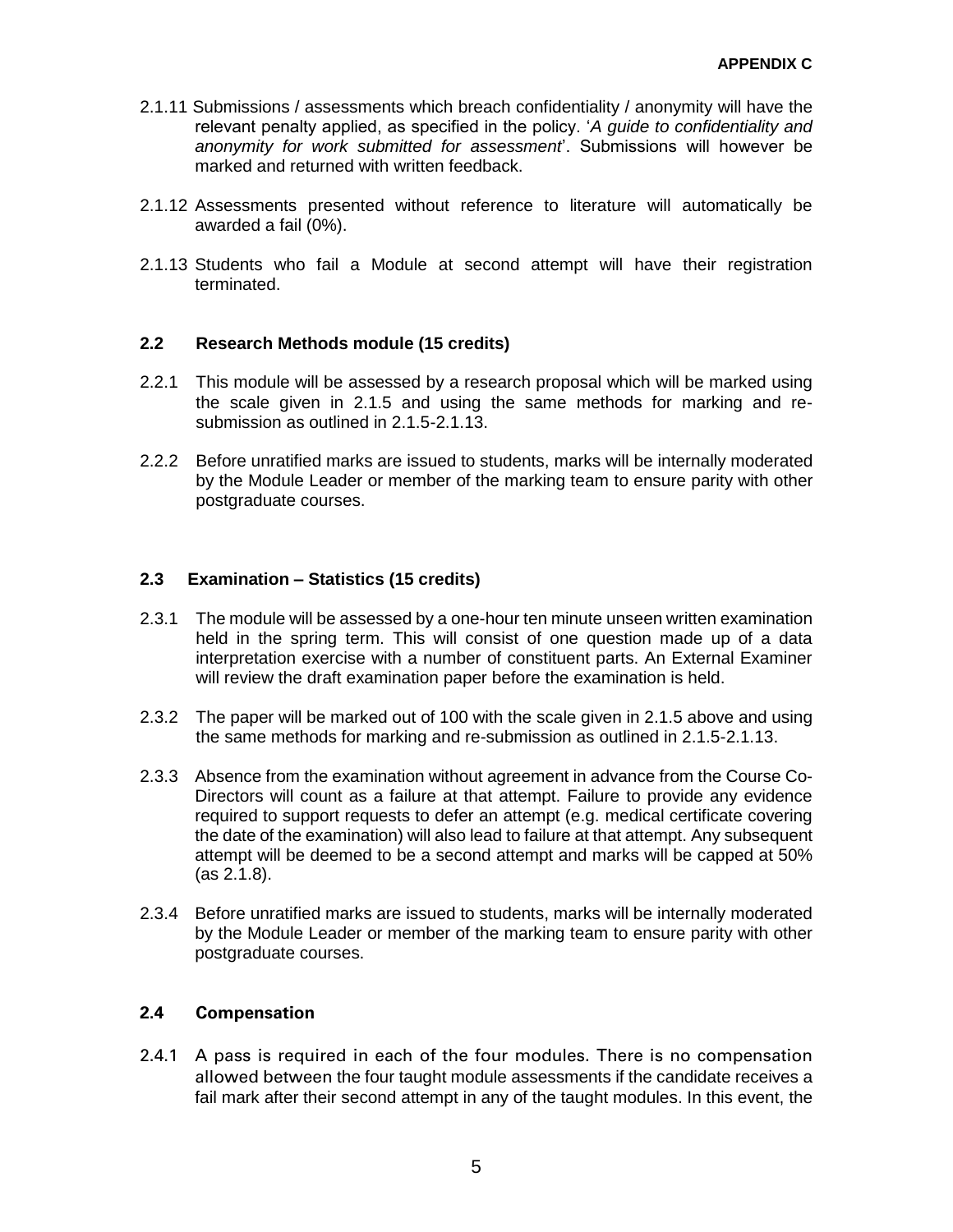candidate will have their registration terminated and will not be able to attain the Postgraduate Certificate in Healthcare Research Skills and Methods.

## **3. AGGREGATION OF MARKS**

- 3.1 Where there is more than one assessment within a module, students will be expected to pass each of the constituent elements. Where a student has required a second attempt, it is the individual assessment component that will be capped at 50%, not the module mark overall.
- 3.2 The marks for each element will be weighted as indicated in the module outline in 1.2 and aggregated to give a single percentage mark for that module. Decimal points will be rounded to the nearest whole number, 0.5 being rounded up.
- 3.3 At the end of the course, marks for individual modules will be added together and weighted according to their credit value to calculate a mean score. Calculations will be rounded to one decimal point e.g.0.5 being rounded up to 1.
- 3.4 Where credits have been transferred through Recognition of Prior Learning (see Appendix B - Programme Regulations for details), the final overall percentage mark is calculated on the basis of the marks awarded for the number of modules undertaken at SGUL.

Below is a worked example of where a proportion of credits have been transferred and credits gained from SGUL modules is less than 60 in total.

| <b>Module</b>              | <b>Marks</b> | <b>Contribution to total</b> | <b>Credits</b> |
|----------------------------|--------------|------------------------------|----------------|
| <b>Research Methods</b>    | 55           | 55                           | 15             |
| <b>Statistics (RPL)</b>    | -            | -                            | External 15    |
| <b>Critical Appraisal</b>  | 60           | 60                           | 15             |
| Implementation and         | 68           | 68                           | 15             |
| <b>Improvement Science</b> |              |                              |                |
| Total                      |              |                              | 60             |

3.5 Students who fail any module at second attempt with a mark less than ≤49% will fail the Postgraduate Certificate.

#### **4. DETERMINATION OF FINAL AWARD**

- 4.1 Students who pass all four taught modules (60 credits) and submit their portfolio within the maximum registration period of 3 years, will be awarded a Postgraduate Certificate in Healthcare Research Skills and Methods at the Examiners' discretion.
- 4.2 Candidates who fail a module (allowing for permitted re-submissions) will not be awarded the Certificate but may be awarded credits for any modules that they have passed successfully.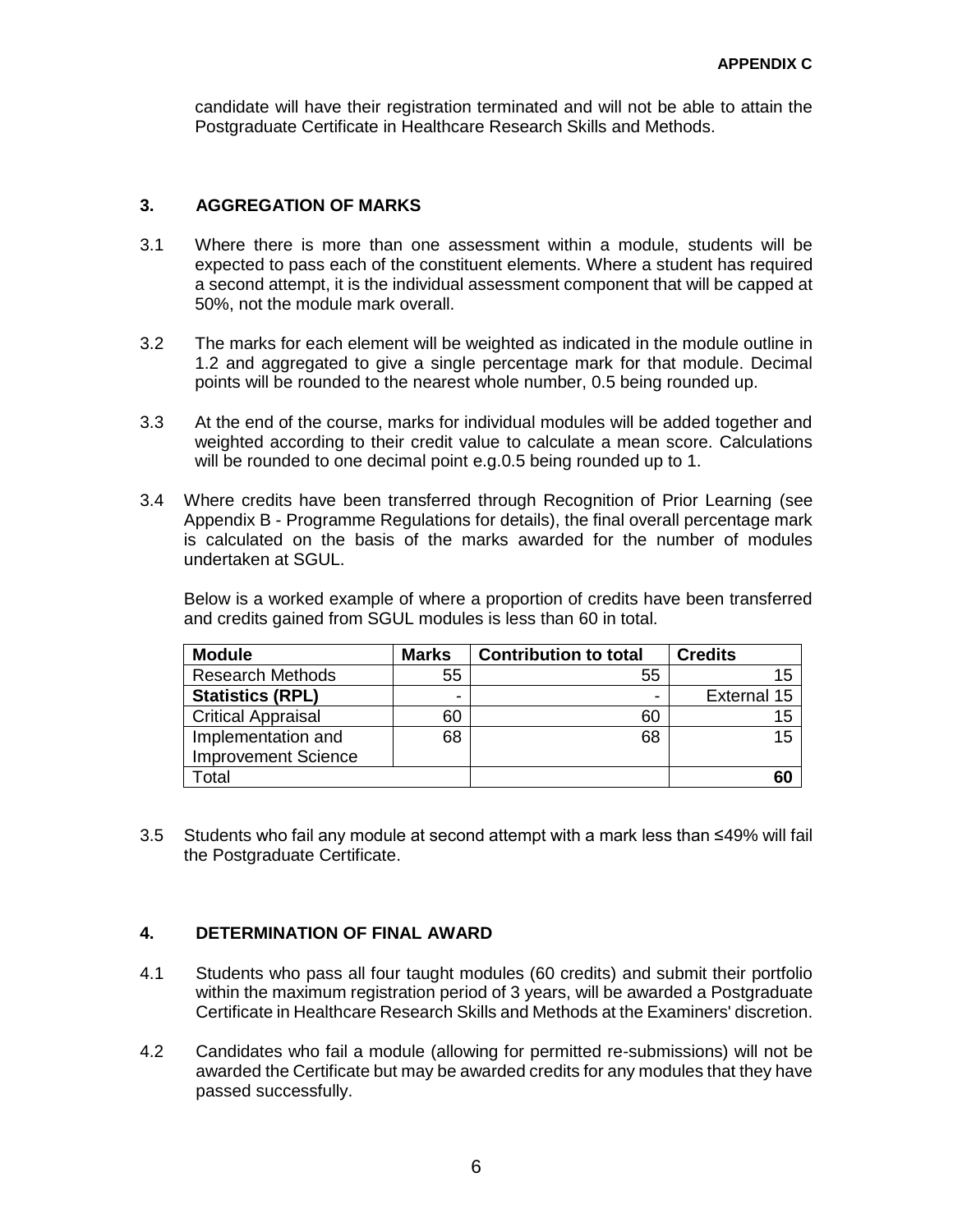# **5 EXTERNAL EXAMINER**

- 5.1 The role of the external examiner includes:
	- i. reporting on the standards of student performance as compared to standards within other UK institutions:
	- ii. reporting on the fairness and reliability of the assessment process and moderating between examiners if there is a marking disparity.
- 5.2 The external examiner is a full member of the Board of Examiners and is required annually to submit a written report on this assessment process.
- 5.3 Nominations for external examiners are agreed by the Taught Postgraduate Courses Committee (TPCC) and approved by Senate.
- 5.4 External examiners are expected to serve for four years and should approve all draft examination papers before they are sent to print.
- 5.5 External examiners are entitled to see all work produced by participants on the course and to observe and comment on any other part of the assessment process. They may also meet students if they so wish.
- 5.6 The external examiner comments on and gives advice about curriculum content, balance and structure as well providing an overview of exams across different modules.
- 5.7 Students' work will be anonymised and marked by candidate number wherever practicable.
- 5.8 The role and duties of external examiners are described in more detail in the St George's Quality Manual and in the St George's General Regulations for Students and Programmes of Study.

## **6. BOARD OF EXAMINERS**

- 6.1 The membership of the Board of Examiners shall include the Course Co-Directors, Chair of the Board (who shall not be one of the Course Co-Directors) and at least three internal examiners (as defined in General Regulations 8.2.1.) deemed appropriate. At least one external examiner will be appointed each year as a member of the Board. Assessors may be invited to attend the Board where appropriate. The Director of Academic Administration (Postgraduate) shall act as secretary to the Board, taking responsibility for preparing agendas and minutes.
- 6.2 The Board of Examiners will meet at least once a year to: i.determine marks for individual assignments and modules; ii.review students' eligibility for the award of the Postgraduate Certificate; iii.review the assessment processes and make recommendations concerning improvements;